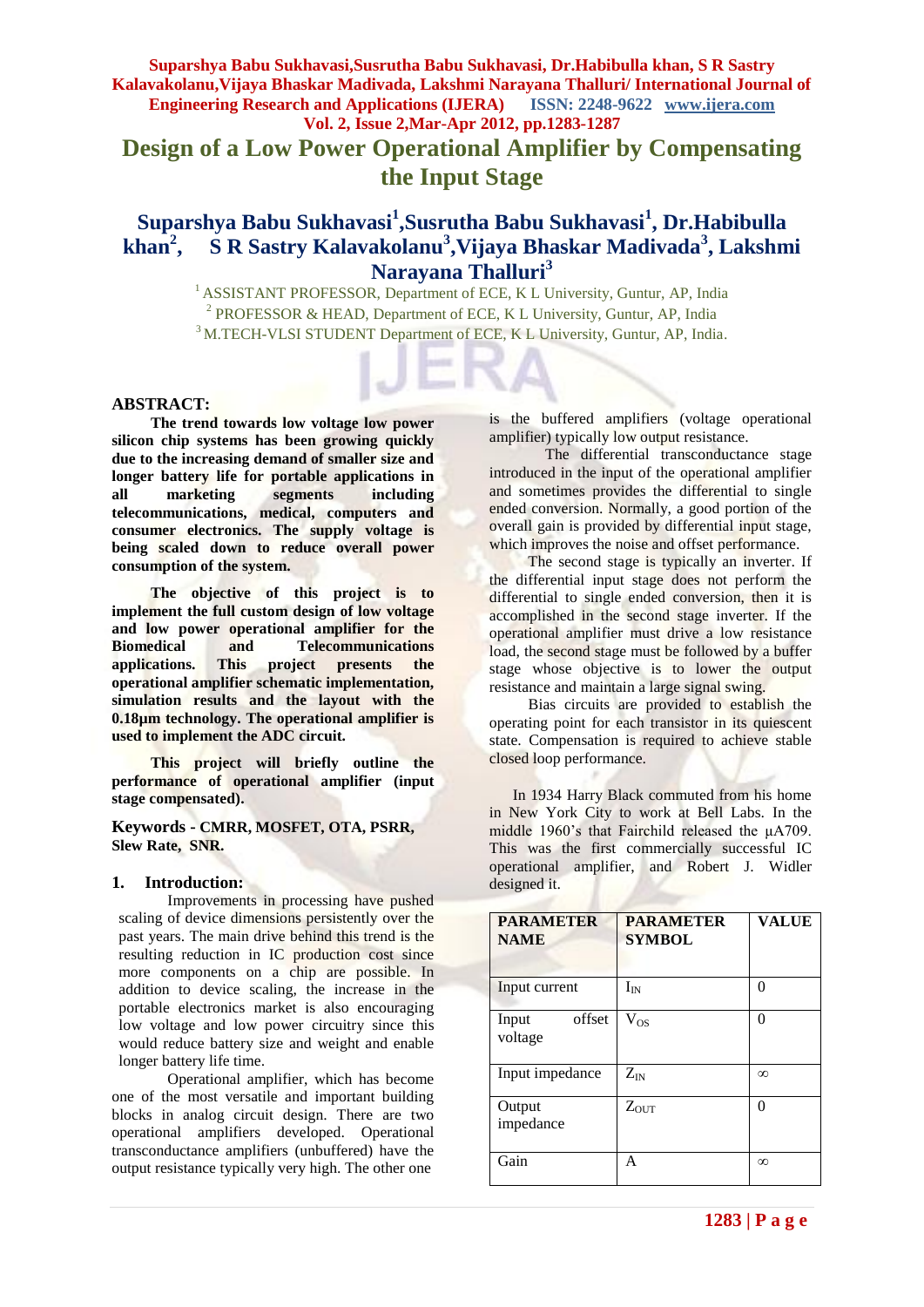Table 1: List of the basic ideal Operational amplifier assumptions

Operational Amplifier Performance parameters are Input Offset Voltage, Input Offset Current, Input Bias Current, Input Resistance, Output Voltage Swing, Common-Mode Rejection Ratio (CMRR), Power Supply Voltage Rejection Ratio (PSRR), Slew Rate, Settling Time, Phase Margin, Gain Margin, Signal-to-noise ratio.

**2. Categorization of Operational amplifier's**



Fig 1: categorization of operational amplifier

**3. Architectures of operational amplifier**

The operational amplifier are basically divided into two types

- 1. Single stage operational amplifier
- 2. Multi stage operational amplifier

Single stage OP-AMP's have the characteristics are of superior frequency response, higher speed, low power, fast settling time and less design complexity. Its drawbacks are less openloop DC gain and compatible with only low frequency.

Multi-stage OP-AMP's are mainly classified into 3 types; two stage, Folded Cascade and Telescopic.

Two-stage OP-AMP mainly consists of a cascade of Voltage to Current and Current to voltage stages. The first stage consists of a differential amplifier converting the differential input voltage to differential currents. These differential currents are applied to a current mirror load recovering the differential voltage. The second stage consists of common source MOSFET converting the second stage input voltage to current. This transistor is loaded by a current sink load, which converts the current to voltage at the output. The second stage is also nothing more than the current sink inverter.

Folded cascode architecture was developed in part to improve the input common mode range and the power supply rejection of the two stage operational amplifier. One of the advantages of the folded cascode operational amplifier is that it has a push-pull output. The operational amplifier uses cascoding in the output stage combined with an unusual implementation of the differential amplifier to achieve good input common mode range. Thus, the folded cascade operational amplifier offers self-compensation, good input common mode range, and the gain of two stage operational amplifier.

The telescopic architecture consumes less static power and also low-noise OTA. In this architecture, OTA is designed to be fully differential which doubles the effective output swing and the amount of current available for slewing and also effectively attenuate even-order harmonic distortion, substrate noise, supply noise, and common mode disturbances. One drawback in adopting a fully differential amplifier is the need for common-mode feedback.

|  | Comparison of Multi Stage Architectures: |
|--|------------------------------------------|
|  |                                          |

| Architecture      | Gain   | Output<br>Swing | Speed   | Power  | Noise  |
|-------------------|--------|-----------------|---------|--------|--------|
| Telescopic        | Medium | Medium          | Highest | Low    | Low    |
| Folded<br>Cascode | Medium | Medium          | High    | Medium | Medium |
| <b>Two Stage</b>  | High   | Highest         | Low     | Medium | Low    |

Fig 2: comparison of multi-stage architectures

# **4. Low Voltage Low Power Structures** 4.1 Input Stage:

 The input stage of an operational amplifier has the task of sensing the differential input voltage. This process is disturbed by interference the signals such as offset, bias, drift, noise and common mode cross talk. The modeling of these signals has been discussed in different input topologies. The level of these additive inference signals determined the useful sensitivity of the amplifier. The design of the input stage should aim at low values of these interference signals, while the current consumption should be low, and a large portion of rail to rail range should be available for common mode signals.

The different input topologies are

- 1. P-channel and N-channel input stage
- 2. CMOS complementary input stage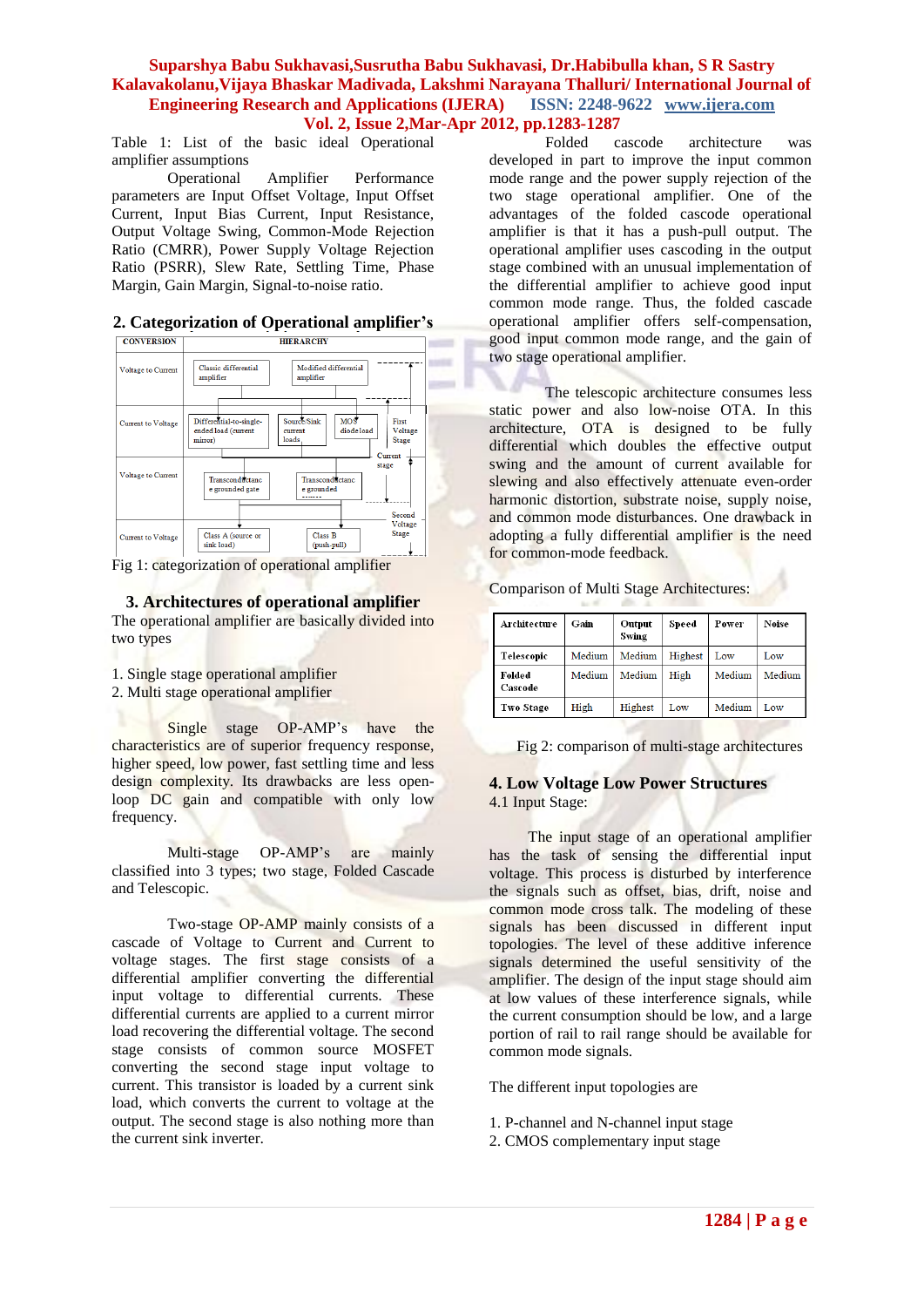| <b>Classification</b><br>number | <b>Connection of</b><br>upper output<br>transistor | <b>Connection of</b><br>lower output<br>transistor |
|---------------------------------|----------------------------------------------------|----------------------------------------------------|
|                                 | ΙF                                                 | /F                                                 |
|                                 | VF                                                 | GA.                                                |
|                                 |                                                    |                                                    |

#### **4.2 Output Stage:**

Table 2: classification of all possible push-pull output stages

Output transistors can be generally being connected in three different ways: Firstly, in a general amplifier (GA) connection (common emitter or common source), secondly, in a voltage follower (VF) connection (common collector or common drain) and thirdly, in a current follower (CF) connection (common base or common gate).

### **5. OP-AMP Specifications and Design**

The key criterion of this project is to operate with lower power supply and achieve large signal to noise ratio while maintaining less power consumption, low settling time, and reasonable gain. The table shows the full detailed specifications. The operational amplifier drives the small capacitive loads also.

#### **Input Stage:**

To keep the signal-to-noise ratio as large as possible particularly in non-inverting op amp circuits, the common mode input voltage should be kept as wide as possible. This can be accomplished by placing N-type and P-type input pairs in parallel.

By placing two complementary differential pairs in parallel, it is possible to obtain a rail-to-rail input stage. The NMOS pair is in conduction for high input common-mode voltages while the PMOS pair is in conduction for low input common mode voltages and the both differential pairs can operate together for middle values of the input common-mode voltage. In this case, the total trans-conductance of the input stage is not constant

It is also possible to obtain a constant trans-conductance; for low-input common-mode voltages only the PMOS pair is active, where for high ones only the NMOS pair is in conduction. For middle values, both pairs are "ON," but each with reduced contribution (exactly the half in the "crossing point" condition). The constantoperation with low supply voltages is achieved by designing input transistors with large aspect ratios operating in weak inversion

Since the input transistors are in weak inversion, the input transconductance is the same for low and high-input common-mode voltages. For "middle" values of common-mode input voltages, a reduced value of current flows in both the input pairs which is exactly half of the value compared to low and high common inputs. Consequently, the input transconductance is always the same.

 The input stage mainly comprises of the CMOS complementary stage which consists of an N-differential pair and a P-differential pair to keep the signal-to-noise ratio as large as possible. The current bias transistors are used to keep the current flowing in the differential stage is constant. A much more serious drawback though is the variation of the input stage transconductance,  $g_m$ with the common-mode input voltage. So that one to three mirrors have been used with the transistors operating in strong inversion, reducing the variation to about 15%, using a 1.8-V minimum supply voltage.

# **6. SIMULATION RESULTS**

#### Input Stage:

| $\sim$ $\sim$ $\sim$ $\sim$ $\sim$ $\sim$ $\sim$ |                       |   |
|--------------------------------------------------|-----------------------|---|
| Name<br>of<br>the                                | W/L Ratio's $(\mu m)$ | M |
| Transistor                                       | $\mu$ m)              |   |
| M1, M2                                           | 72/1                  | 1 |
| M3, M4                                           | 181/1                 | 1 |
| M <sub>5</sub>                                   | 361/1                 | 1 |
| M <sub>6</sub>                                   | 145/1                 | 1 |
| M7, M8                                           | 542/1                 |   |
| M9, M10                                          | 217/1                 | 1 |
| M11, M12                                         | 551/1                 | 1 |
| M13, M14                                         | 734/1                 | 1 |
| M15, M16                                         | 289/1                 |   |
| M17, M18                                         | 361/1                 |   |

Table 3: W/L ratio's of Input stage transistors



Fig 3: Differential Input Stage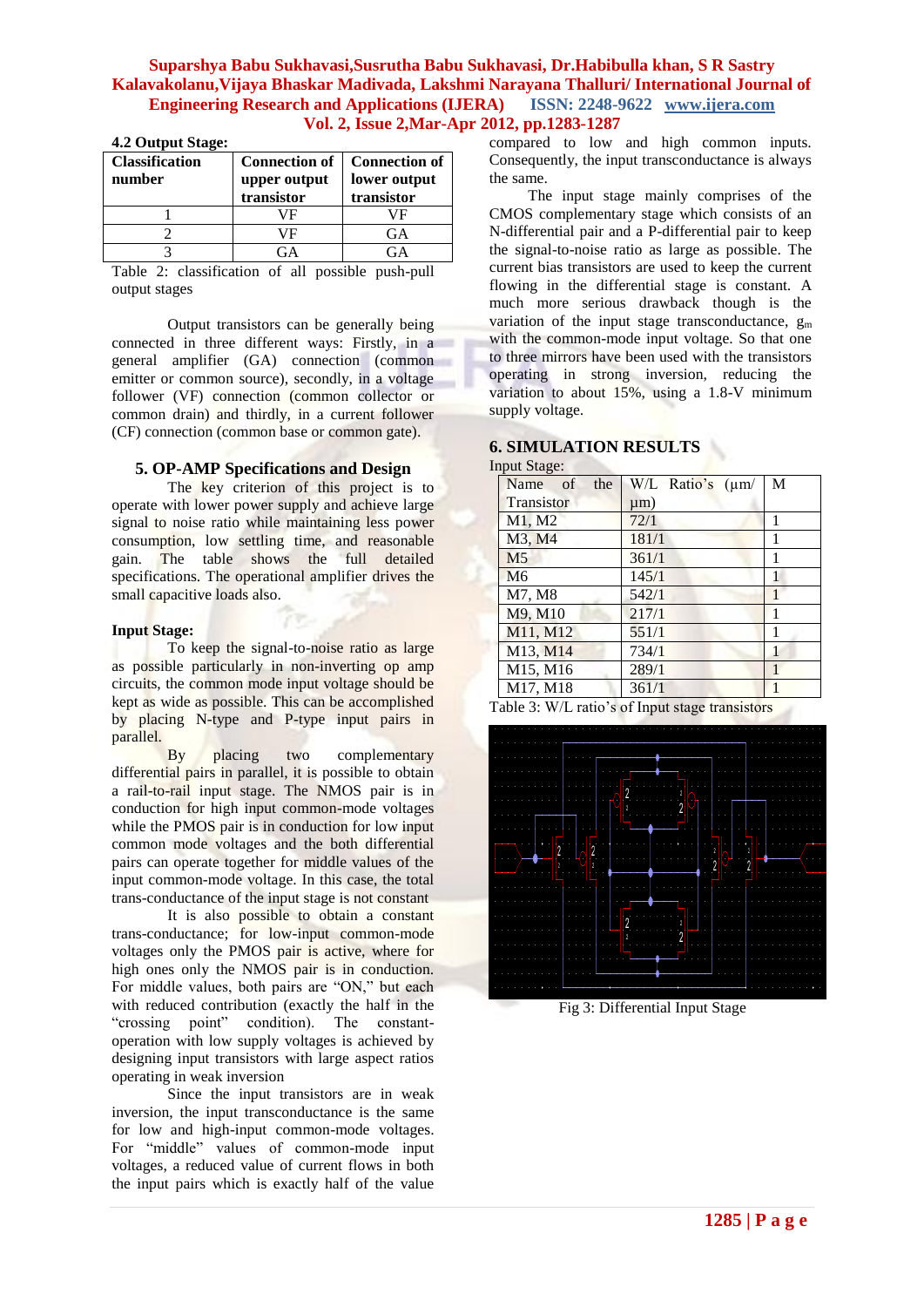

Fig 4: Transconductance Compensation Stage



Fig 5: Input stage of the operational amplifier



Fig 6: Final Output waveform of Compensated i/p stage

### **7. CONCLUSION**

In this paper, the OP-AMP's input stage was compensated which results the output of the OP-AMP doesn't depends on the Transconductance. It is achieved by using the complementary differential pair transistors in the push pull configuration. Finally Differential input stage and compensation stage was combined to produce the OP-AMP which consumes less power, less setling time and more gain.

### **REFERENCES**

- [1]. Philip E.Allen and Douglas R.Holberg, *CMOS Analog Circuit Design*, second edition, OXFORD UNIVERSITY PRESS, 2002.
- [2]. Paul R. Gray, Paul J.Hurst, Stephen H.Lewis, Robert G.Meyer, *Analysis and Design of Analog Integrated Circuits*, Fourth Edition, JOHN WILEY & SONS, INC, 2001.
- [3]. Johan H.Huijsing, *Operational Amplifiers theory and design,* KLUWER ACADEMIC PUBLISHERS.
- [4]. Willy M. C. Sansen, *Analog Design Essentials,*  Published by SPRINGER.
- [5]. Christopher Saint, Judy Saint, *IC layout basics, A practical guide,* MCGraw-Hill.
- [6]. J. H. Botma, R. F. Wassenaar, R. J. Wiegerink, *A low-voltage CMOS Op Amp with a rail-torail constant-gm input stage and a class AB rail- to-rail output stage,* IEEE proc. ISCAS 1993, vol.2, pp. 1314-1317, May 1993.
- [7]. Ron Hogervorst, Remco J.Wiegerink, Peter A.L de jong, Jeroen Fonderie, Roelof F. Wassenaar, Johan H.Huijsing, *CMOS low voltage operational amplifiers with constant gm rail to rail input stage,* IEEE proc. pp. 2876- 2879, ISCAS 1992.
- [8]. Giuseppe Ferri and Willy Sansen *A Rail-to-Rail Constant-g<sup>m</sup> Low-Voltage CMOS Operational Transconductance Amplifier,*  IEEE journal of solid-state circuits, vol.32, pp 1563-1567, October 1997.
- [9]. Sander l. J. Gierkink, peter j. Holzmann, remco j. Wiegerink and Roelof f. Wassenaar,  *Some Design Aspects of a Two-Stage Rail-to-Rail CMOS Op Amp.*
- [10]. Ron Hogervorst, John P. Tero, Ruud G. H. Eschauzier, and Johan H. Huijsing, *A Compact Power-Efficient 3 V CMOS Rail-to-Rail Input/Output Operational Amplifier for VLSI Cell Libraries,* IEEE journal of solid state circuits, vol.29, pp 1505-1513,December 1994.